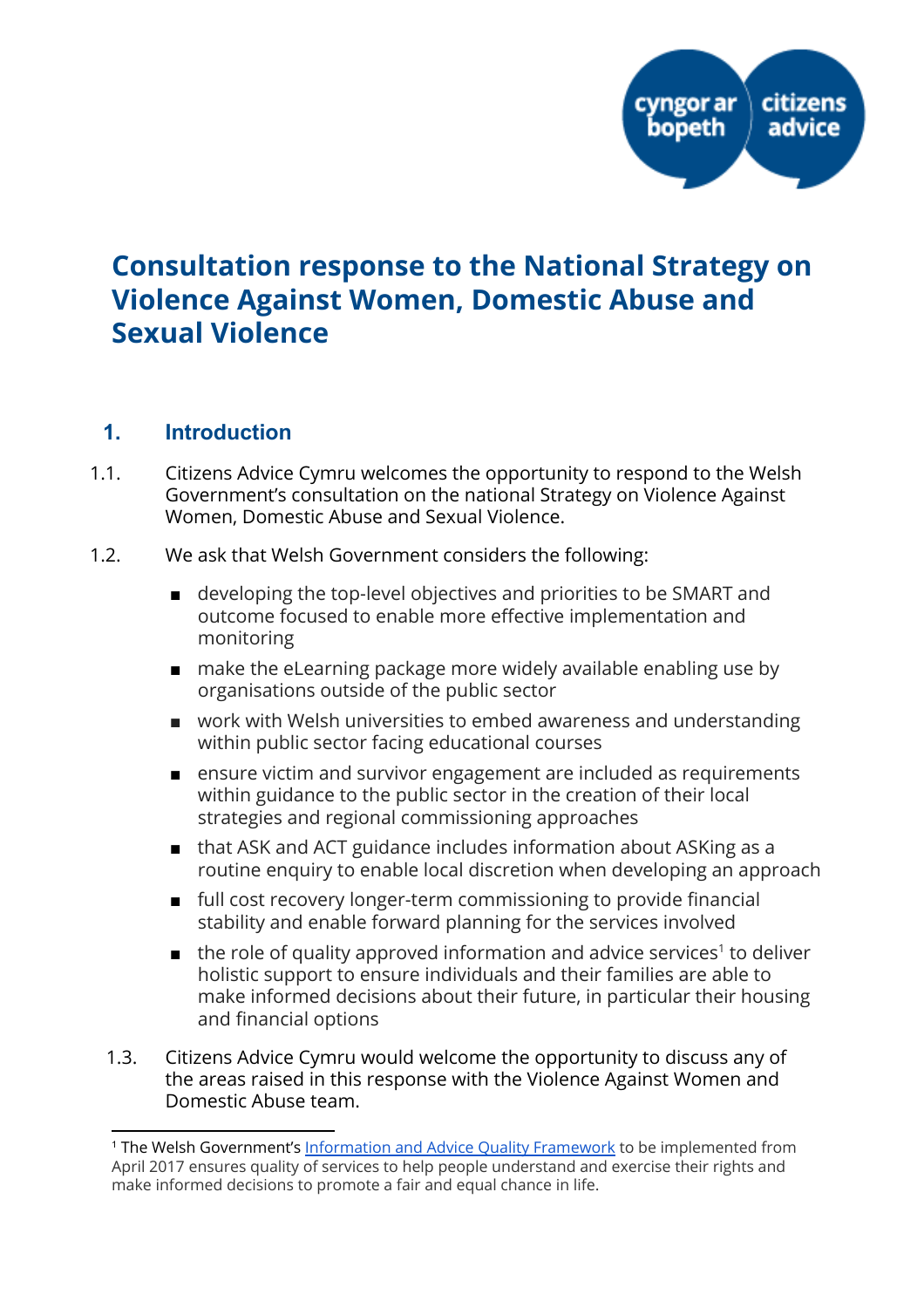#### 2. General comment

- 2.1. The strategy and priorities listed cover broad areas and are not SMART or outcome focused. While it is understood that this detail will be given within the action plan to accompany the strategy, this has not, and it is understood, will not be made available for comment, therefore limiting respondent's ability to meaningfully engage in informing the Welsh Government's work. We would welcome SMARTer priorities being set within the strategy to enable effective implementation and monitoring. Alternatively, we would welcome commitment to wide stakeholder engagement in developing the action plan to ensure it is outcome focused and person centred to enable Welsh Government and the public bodies of Wales to work effectively together to better prevent and tackle violence against women, domestic abuse and sexual violence (VAWDASV).
- 2.2. As expressed in previous responses we have concern about the level of specialist support available in the community for those who disclose. As a result of increasing awareness and understanding about GVA as well as the roll out of ASK and ACT throughout the public sector we believe there will be increased disclosure and need for services. This is at a time of reduced spend across the sector and noted increase in generic rather than specialist support being made available through supporting people funding for victims and perpetrators of domestic abuse. Ring fenced and/or increased funding is likely to be required to meet the increased need. This would ensure disclosure does not result in people being at risk and could be achieved through the anticipated guidance to public bodies on their local strategies and commissioning approach.
- 2.3. In light of: the Wales Bill; the referendum to leave the EU and impact on public spend; possible reforms to the justice system; and the ongoing austerity impact on public services and welfare benefits, we suggest the strategy includes a commitment to an annual review of the objectives and priorities to enable flexibility and capacity for change. This would help to ensure that the strategy is adaptable to meet the changing external environment and be continuously informed by emerging practice.
- 2.4. In a similar manner, we would advocate for priorities to be rewritten to prevent the strategy being interpreted as not enabling new services to be developed, e.g.
	- We will work with the National Adviser, the Future Generations Commissioner for Wales, specialist services, Public Health Wales and children's services to ensure that families identified and needing support for living with several adverse childhood experiences relating to domestic abuse and sexual violence, have access to existing interventions delivered by specialist services (p24).

Becomes: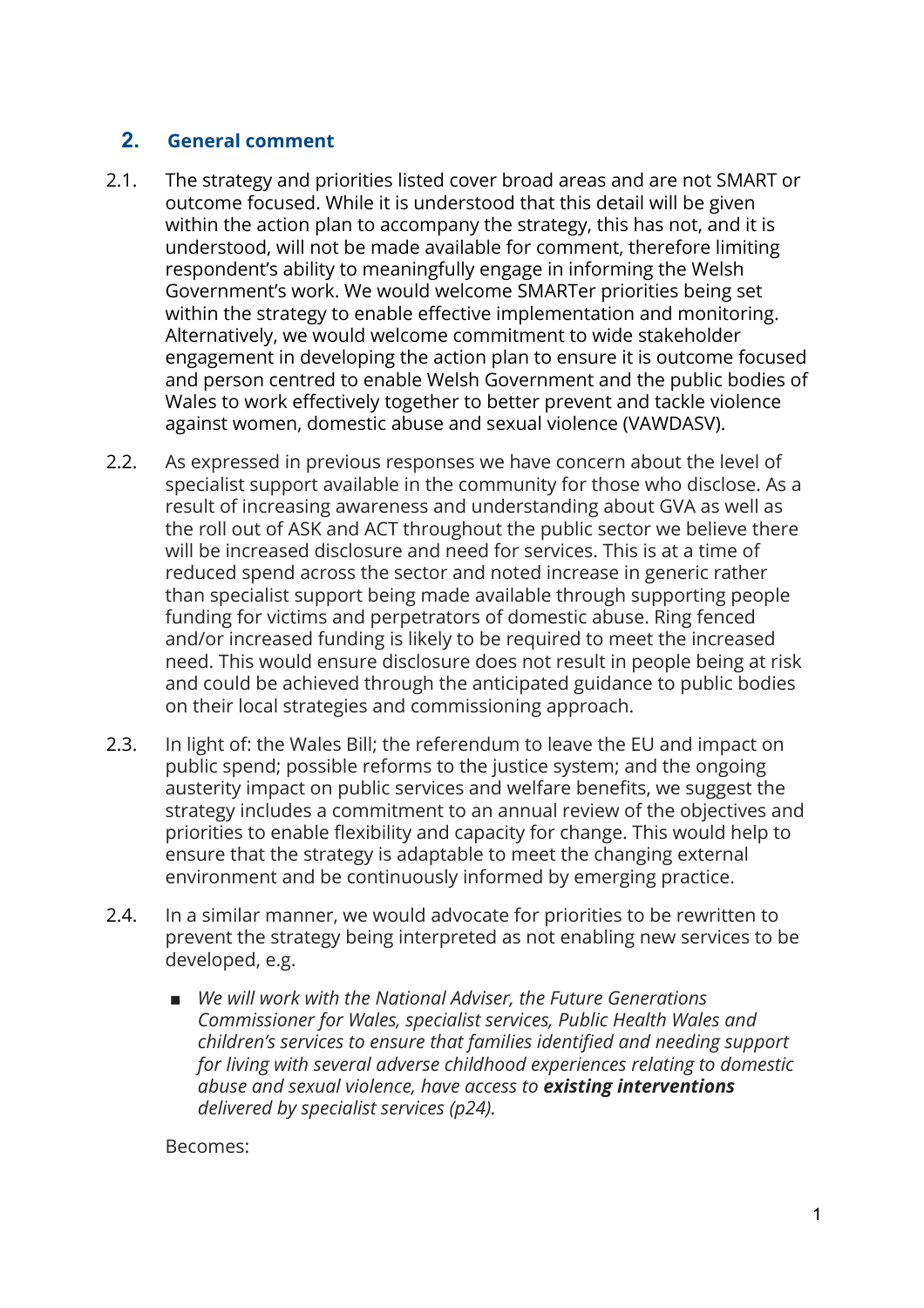■ We will work with the National Adviser, the Future Generations Commissioner for Wales, specialist services, Public Health Wales, children's and adult services to ensure that families identified and needing support for living with several adverse childhood experiences relating to domestic abuse and sexual violence, have access to *interventions* delivered by specialist and non-specialist services that meet their needs and circumstances (p24).

This would enable responses to be developed that are flexible and adaptable to an individual family's circumstances. It would also reflect that the needs analysis required to develop the local strategies may identify service gaps and opportunities for new developments or innovations.

#### 3. Priorities under prevention

- 3.1. We support the objectives identified under prevention which although broad, have identifiable priorities to work towards their achievement.
- 3.2. Within objective 1 we would welcome in the action plan, if not identified in the strategy itself, a commitment from Welsh Government to make the group 1 eLearning package more widely available to the people of Wales, and in particular promote its use to third sector organisations. We, and members of our network can access the course via registering with Learning@NHSWales, however there have been issues with this and its accessibility to those outside of NHS is not widely known. As an excellent free resource that provides a basic level of awareness of VAWDASV, we believe it should be made more widely available and used than it currently is. We ask Welsh Government to enable the eLearning package to be made available:
	- on the [Learning](https://www.learningzone.wales/) Zone and [Academi](https://academiwales.gov.wales/Repository/browse?sort=recommendation&language=en&category=all) Wales to promote its use to the third sector
	- for organisations to embed into their own learning and development
- 3.3. Within either objective 1 or 2 we would welcome a specific commitment for Welsh Government to engage with higher education providers across Wales involved in educating future public sector workers to raise awareness and understanding in relation to VAWDASV. We believe ensuring universities include training to future public sector workers on VAWDASV will help to support and embed the national training framework aims and objectives. We would wish to see the following university courses targeted to include VAWDASV content, survivor and perpetrator voice as a starting point: social work; nursing; trainee doctors; trainee teachers; and housing officers.
- 3.4. An example of where a local authorities has worked successfully with a university to increase service user voice and experience within a formal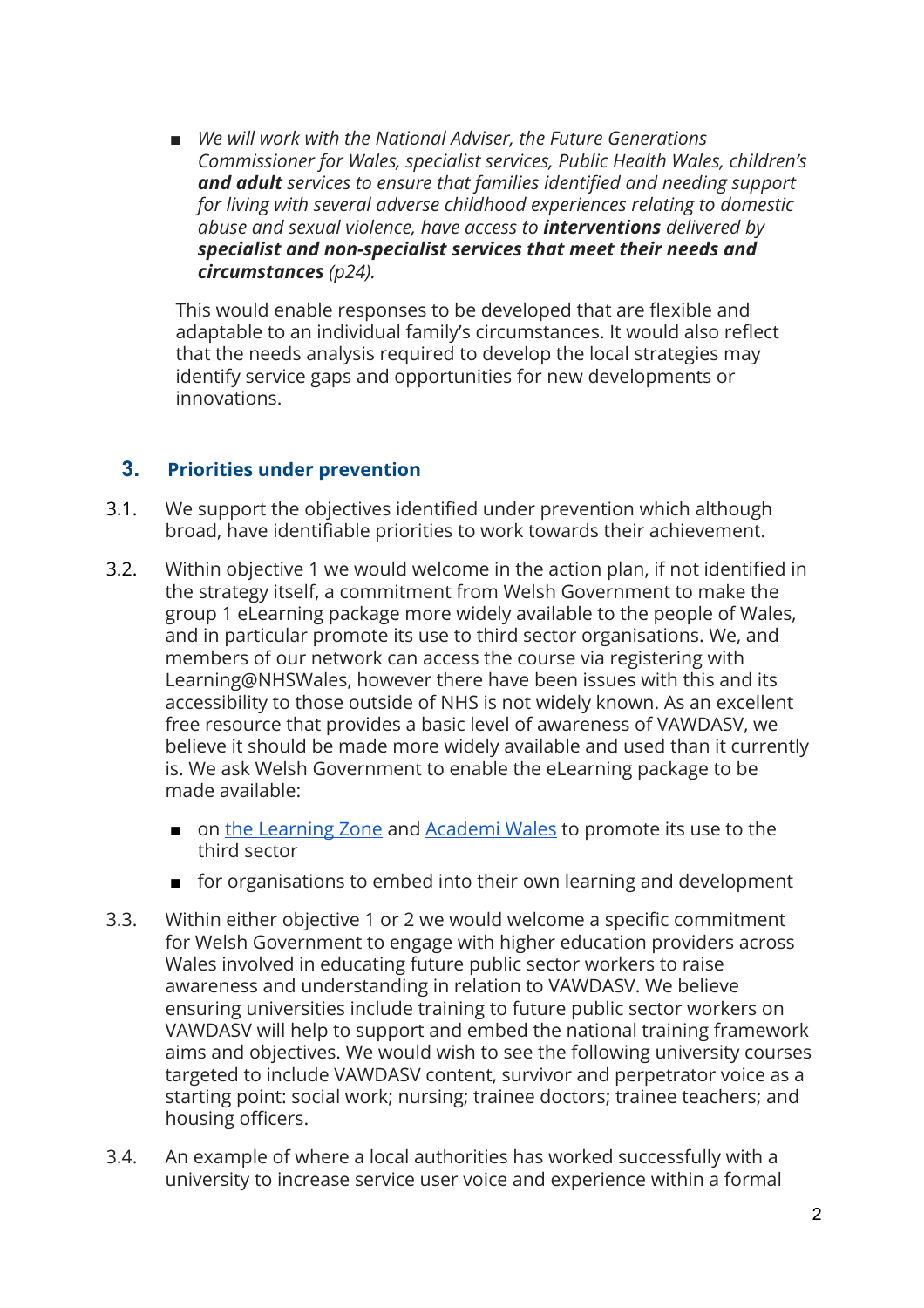learning environment and the benefit this brings to the learner can be seen in Rhondda Cynon Taff. The Carers Support Project and mental health service user involvement programme (run by Interlink) have supported carers and service users to participate in the social work and nursing programmes delivered by University of South Wales for several years. This has been very well received by the learners, contributes to ensuring the future workforce are more aware and understand the needs and issues for these particular user groups while also supporting service users and carers to strengthen their voice and enhance their self-confidence.

3.5. We also advocate that work is undertaken with training providers across Wales to embed VAWDASV into continuing professional development (CPD) opportunities and requirements for public sector workers and those working in support services across the public and private sector. Targeting CPD providers to include VAWDASV information would support the National Training Framework implementation and enable more opportunities to educating all groups identified in the framework. We believe working with GP and mental health CPD training providers should be the prioritised due to health links to VAWDASV, in particular the high prevalence of mental ill health within victims and survivors.

#### 4. Priorities under protection

- 4.1. We agree with the priorities set to achieve the protection objective with a focus on the implementation of the National Training Framework on violence against women, domestic abuse and sexual violence. The prioritisation of developing victim and survivor engagement is welcomed. We would want to see emphasis on this approach in the guidance to the public sector in the creation of their local strategies and regional commissioning approaches.
- 4.2. Citizens Advice ASK a routine enquiry (ASK RE) in Wales in some face to face advice settings to identify current or past experience of domestic abuse. The following information is therefore provided to support the development of ASK and ACT for the Welsh public sector. Further details are available from **Helen [Scadding](mailto:helen.scadding@citizensadvice.org.uk)** who would welcome the opportunity to share learning on implementing the programme. Local Citizens Advice offices practising ASK RE are also available to share their experiences and lessons learnt, some of which is available online, such as Flintshire Citizens Advice 'Let's talk about [domestic](http://www.flintshirecab.org.uk/ASKReport.pdf) abuse' report.
- 4.3. In 2012-13, we found out that less than 0.8% of our enquires concerned gender based violence and abuse (GVA) despite 1 in 4 women experiencing domestic violence and abuse during their adult lifetime, and up to 1 in 6 men experiencing at least one incident of domestic abuse in their adult lifetime. During this period we saw over 1.2 million women. Based on the averages above we could have potentially seen 150,000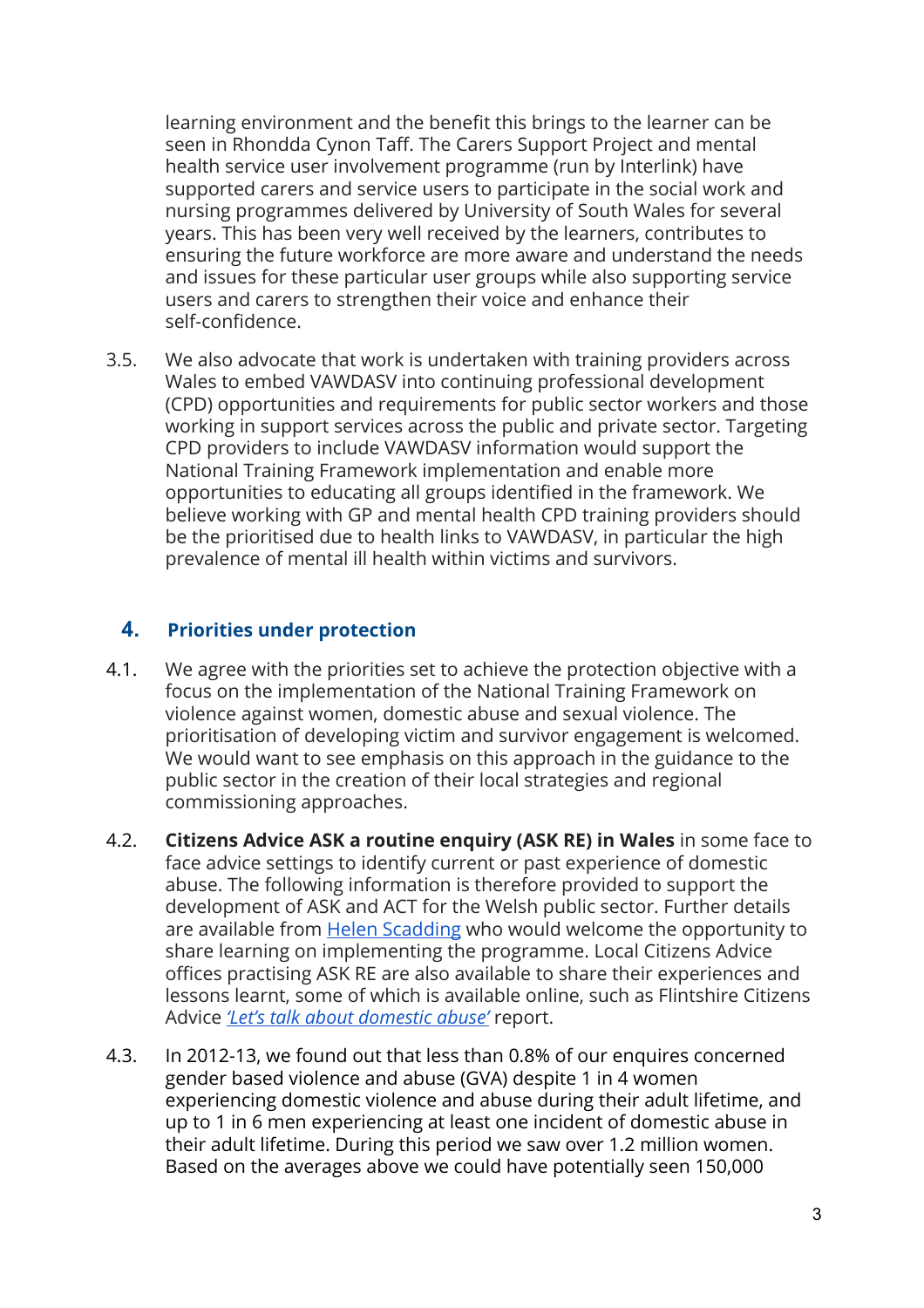female victims and survivors of domestic violence, whereas only 11,500 women disclosed.

- 4.4. The ASK RE programme developed in response to this provides training and support to local Citizens Advice across the UK, integrating a routine enquiry about client's experiences of GVA into unaccompanied face to face advice sessions, and enabling effective support, signposting and advice if there is a disclosure. We adopted ASK RE because, as a service, we adopt a holistic approach to solving our clients' problems. We knew that we needed to find a way to identify more clients affected by GVA, including financial abuse, because it is likely to be linked to the problem(s) they bring to Citizens Advice. Being aware of the full circumstances of a client's problem means that we can deal with a client's problem better by knowing the whole picture.
- 4.5. The pilot phase was carried out in 2013 and tested using a 'routine enquiry' (RE) model, as has been used effectively within the NHS with specific patient groups to ASK about abuse and provide further information as required. Our programme ensures people are only ASKed when they attend a debt, benefit, family/relationship or housing related enquiry on their own, in a face to face private, safe and secure environment. Since the pilot, the training programme has been rolled out to over 100 offices across the UK, resulting in:
	- 6,487 clients were ASKed between Dec 2014-15 with disclosure rate of 17% (1,072). Of these 84% of those disclosing as victims were women 16% were men.
	- identification that 9 in 10 of the people Citizens Advice helps with a domestic abuse issue also have another issue like debt or housing. The top 3 issues that clients who disclosed GVA were seeking help with were: debt (30%), benefits (25%) or housing (24%).
	- 1.5% of clients ASKed disclosed childhood abuse and 8% previous abuse as an adult and a further 8% abuse that is current or within the last six months.
- 4.6. Evaluation of the approach is ongoing, with independent evaluators from Lancaster University (Dr Susie Balderston and Professor Sylvia Walby) now appointed to investigate and support ASK RE ongoing development and mainstreaming into our advice services. Internal evaluation of the programme to date identified positive outcomes and benefits of using ASK RE, including:
	- GVA is a common problem for our clients
	- asking a routine enquiry does encourage disclosure
	- early disclosure enables us to help more clients and provide options, that could be life saving
	- most clients do not mind being asked the question and victims want to be asked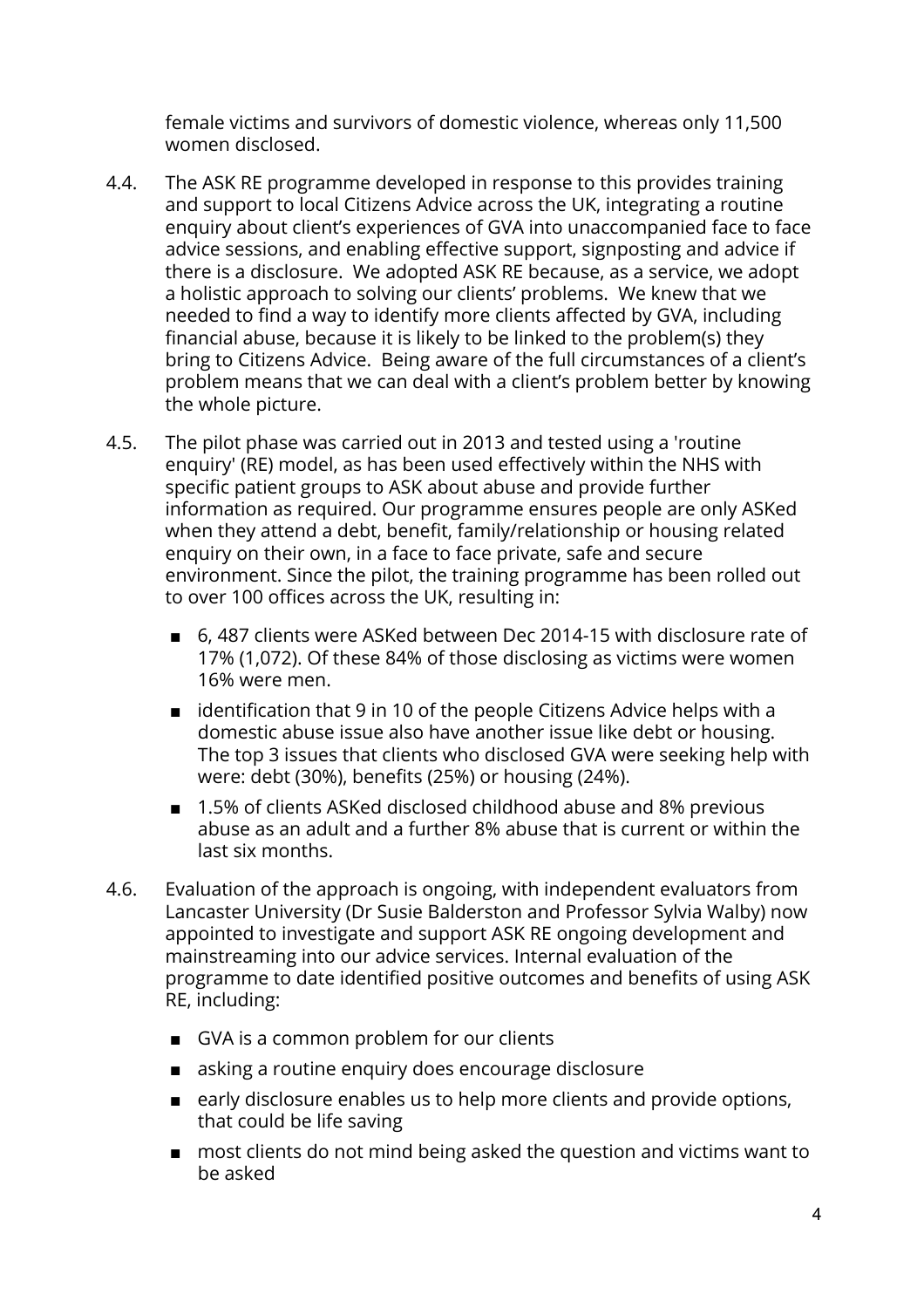- advisers develop confidence and skill in using ASK RE over time
- using ASK RE enables us to provide better advice for more clients
- partnerships, and signposting and referral, with local and national organisations improves
- 4.7. The ASK RE approach has been adopted by all 19 local Citizens Advice charities in Wales who have completed the training, with 17 local Citizens Advice actively ASKing. Anecdotal evidence from the network in Wales has highlighted issues of rurality and access to services, but overall ASKing has enabled local Citizens Advice to build up positive relationships with local domestic violence agencies to support clients who need immediate help. Rhondda Cynon Taff Citizens Advice have been a part of the ASK programme for over a year and recently decided to extend ASKing the question in all advice areas following an internal review of the programme. They hope that this approach of extending ASK to all clients will reach more people, achieve consistency across their service and help to raise awareness and understanding of GVA within their locality.
- 4.8. From our experience of ASKing we would advocate that ASK and ACT guidance makes reference to ASKing as a routine enquiry rather than targeted enquiry as is proposed. We believe this would support the prevention priority of raising awareness and understanding of GVA throughout Wales by promoting safe discussion and disclosure, as well as supporting the cultural change needed to tackle VAWDASV. In addition, ASKing routinely can avoid the subjectivity of a targeted enquiry process and also the pressure on the frontline staff to make a decision about who to ASK. The independent evaluation of our approach will provide further details on the impact of ASKing routinely. We will make this available to Welsh Government once complete.

## 5. Priorities under support

- 5.1. We agree with the priorities set to achieve the support objectives. We also welcome the inclusion of providing commissioning and integrated pathway guidance to support the needs of victims experiencing multiple disadvantages. We ask that the commissioning guidance promotes:
	- full cost recovery longer-term commissioning to provide financial stability and enable forward planning for the services involved
	- quality approved information and advice services to deliver holistic support to ensure individuals and their families are able to make informed decisions about their future, in particular their housing and financial options
- 5.2. Our recent work to increase awareness and understanding of GVA carried out under our Talk about [abuse](https://www.citizensadvice.org.uk/about-us/campaigns/current_campaigns/talk-about-abuse-campaign/talk-about-abuse-story-so-far/) campaign included significant research into financial abuse, a much under reported and under identified form of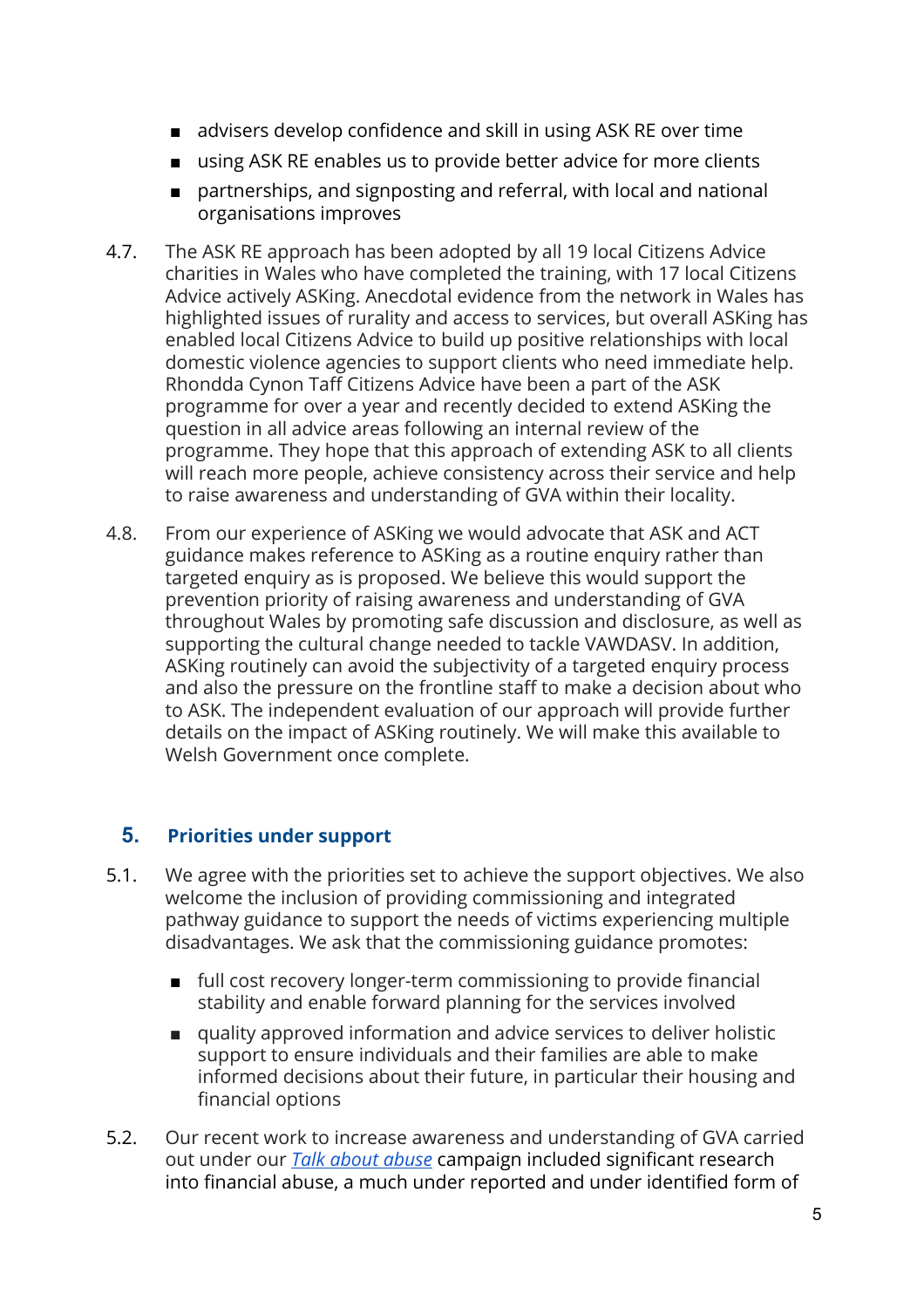domestic abuse. From a survey of over 2,000 people, carried out for us by ComRes (May 2015) we found:

- just 2 in 5 UK adults are aware that domestic abuse can include a financial element
- 4 in 10 people (39 per cent) are not aware making a partner account for all their spending can constitute domestic abuse
- more than half (55 per cent) do not recognise taking out a loan in a victim's name without them knowing as a form of abuse<sup>2</sup>

The research also found that many people are not aware that domestic abuse extends beyond physical violence. This reflects the recent [College](http://www.college.police.uk/News/College-news/Pages/Police-support-victims-of-coercive-control.aspx) of Policing [research](http://www.college.police.uk/News/College-news/Pages/Police-support-victims-of-coercive-control.aspx) (Sept 2016) and creation of new [guidance](https://www.app.college.police.uk/app-content/major-investigation-and-public-protection/domestic-abuse/) aiming to change the cultural understanding of domestic abuse within UK forces after it was identified that officers may not recognise high risk patterns of coercive and controlling abuse, including financial abuse, due to concentrating on the facts of individual incidents they attend.

- 5.3. The Citizens Advice report *[Controlling](https://www.citizensadvice.org.uk/about-us/policy/policy-research-topics/justice-policy-research/domestic-abuse-policy-research/controlling-money-controlling-lives/) money, controlling lives* in 2014 revealed that victims of financial abuse had access to their bank accounts restricted, were stolen from and had their property destroyed. Some victims sought help after being left with huge debts when they were forced to take out loans for their abuser. The financial abuse was in some cases accompanied by intimidation, physical violence and even repeated death threats. A survey of Citizens Advice advisers for the report found the abuse the victim they helped through their work had experienced financial abuse 77 per cent of the time.
- 5.4. We therefore advocate that the commissioning guidance includes the full range of support services that survivors and victims are likely to need, e.g. specialist information and advice provision covering housing, debt, welfare rights advice, and financial inclusion. These information and advice services are needed in addition to support work undertaken by specialist VAWDASV providers requiring different skills, training, knowledge, insurance and, where relevant, FCA authorisation (for debt work).
- 5.5. The findings from the work by the National Advice Network into the [information](http://gov.wales/docs/dsjlg/meetings/160316-advice-network-meeting-16-march-2016-en.pdf) and advice needs of Wales should be referenced and utilised within the commissioning guidance to ensure appropriate levels of services are available. This is particularly required in light of the priorities outlined to support objective 5 includes supporting families through Families First funding as a means of promoting integrated, whole-family approach of support. However, the recent announcement on a change of emphasis for Families First funding to prioritise meeting identified service gaps and greater linkage to the preventing Adverse Childhood Events, is set to remove funding from these supportive information and advices.

<sup>&</sup>lt;sup>2</sup> For more details see our lune 2015 press release [Financial](https://www.citizensadvice.org.uk/about-us/how-citizens-advice-works/media/press-releases/financial-abuse-going-under-the-radar/) abuse going 'under the radar'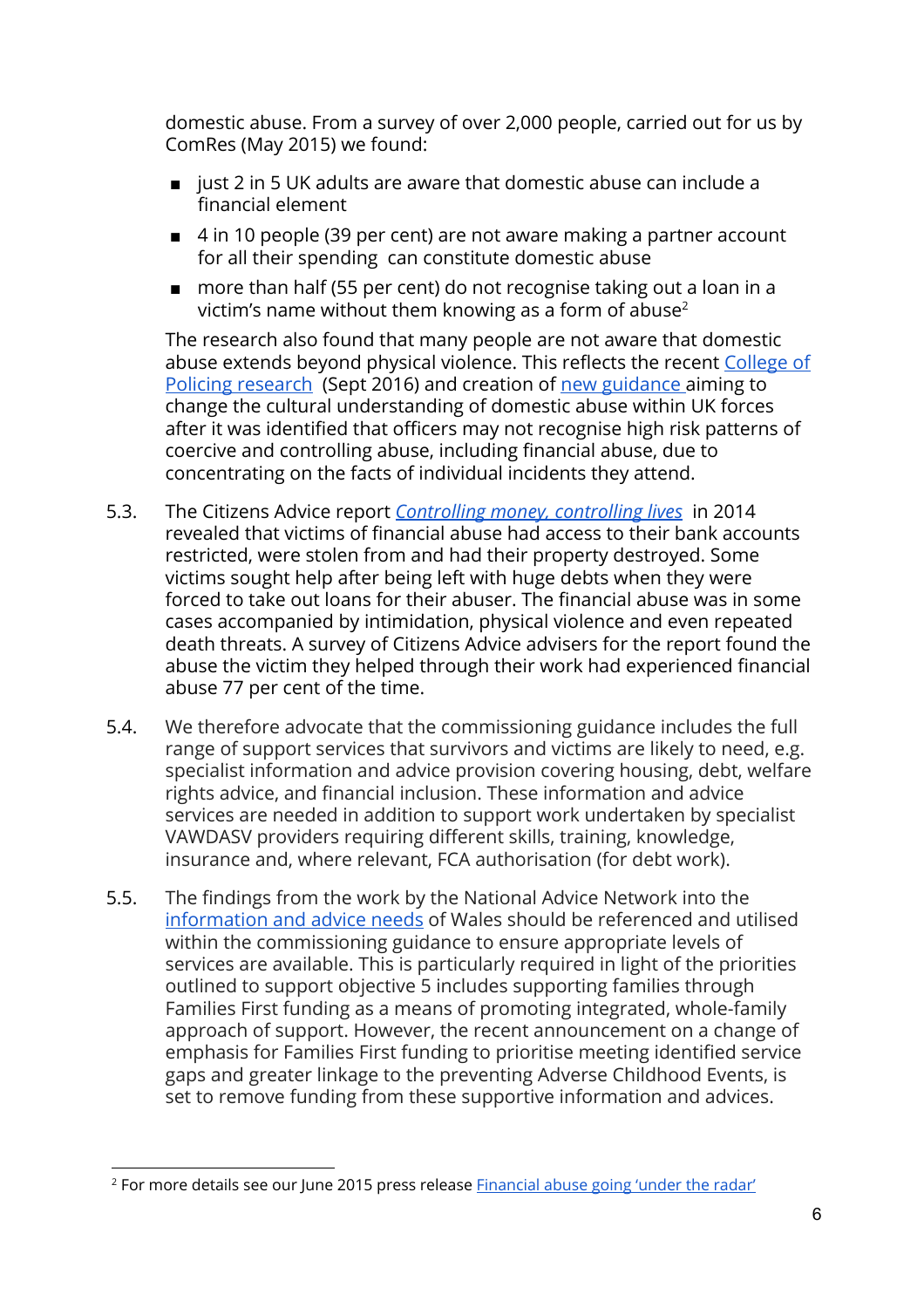#### 6. Effect on protected characteristics

- 6.1. We recommend Welsh Government enhance the contextual information in section 2 of the strategy to:
	- separate transgender from current LGBT+ section to be a stand alone group to better reflect the particular barriers to disclosure and accessing support transgender people experience, as well as the difference and complexity of their needs
	- specifically include disabled people as a group referencing that they experience higher levels of abuse as a result of multiple vulnerabilities and factors related to isolation
	- consider additional information regarding the high prevalence of mental health issues for those who experience(d) GVA